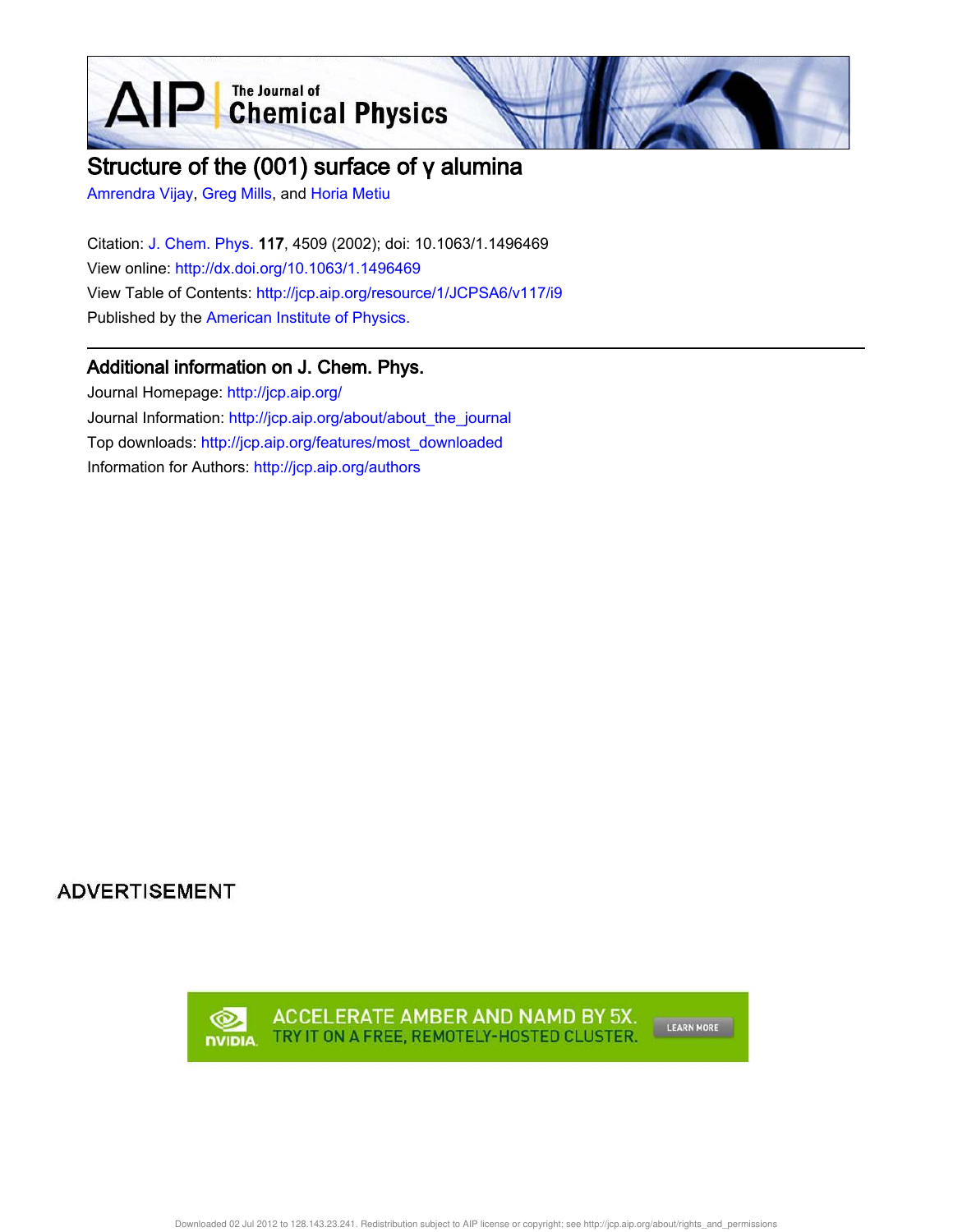# **Structure of the (001) surface of**  $\gamma$  **alumina**

Amrendra Vijay, Greg Mills, and Horia Metiu

*Department of Chemistry and Biochemistry, University of California, Santa Barbara, California 93106*

 $(Received 25 March 2002; accepted 4 June 2002)$ 

Using density functional theory, we have studied the structure and energetics of the (001) face of  $\gamma$ alumina. Our results address several experimental issues:  $(1)$  When the face with tetrahedral aluminum is exposed in the bulk-terminated system, the surface reconstructs extensively, leading to exposure of the higher-density layer. When only a few layers are present, this reconstruction may even lead to the collapse of the system into a different structure.  $(2)$  We find that the lowest energy is obtained if the vacant spinel sites lie on octahedral positions. We also find that vacancies are less preferred on the surface than in the bulk.  $(3)$  Migration to and from the surface of vacant spinel sites, by hopping of Al atoms between octahedral and tetrahedral cation sites has a rather high barrier. This suggests the vacancy distribution may not reach equilibrium if the material is not annealed carefully during preparation.  $\degree$  2002 American Institute of Physics. [DOI: 10.1063/1.1496469]

# **I. INTRODUCTION**

Aluminum oxide (alumina) has many uses in ceramics, abrasives, refractives, membranes, and chromatography and as an adsorbent, catalyst, and catalytic support. The latter three uses depend on the properties of the surface. In this article, we use density functional theory to study the structure of the (001) surface of  $\gamma$  alumina. The bulk structure of  $\gamma$  alumina is closely related to that of magnesium spinel  $(MgO, Al<sub>2</sub>O<sub>3</sub>)$ .<sup>1</sup> Figure 1 shows the spinel unit cell, with the  $\zeta$  axis in the  $(001)$  direction. A spinel has 24 cations (Mg or Al) and 32 oxygen atoms in the unit cell of a cubic lattice. The atoms in the unit cell are distributed in four high-density layers and four low-density layers, which alternate along the *z* direction. The cations in the low-density layer are tetrahedrally coordinated, whereas the high-density layer contains the octahedrally coordinated cations, and the oxygen atoms. The oxygen atoms form a face-centered cubic (fcc) lattice. The magnesium atoms occupy tetrahedral  $(T)$  sites and the aluminum atoms occupy octahedral  $(O)$  sites.

 $\gamma$  alumina has a spinel structure with Al cations occupying the Al and Mg sites. Because aluminum is trivalent and magnesium is divalent, the number of Al atoms in the spinel structure of  $\gamma$  alumina is smaller than the number of cations (Al and Mg) in the spinel. This means that to reach the proper stoichiometry some of the cation lattice sites in the spinel structure must be empty. The purpose of this article is to study the structure of the  $(001)$  surface of  $\gamma$  alumina and the distribution and the mobility of the vacant spinel sites (VSS) at and near the surface. The structure of the surface and the presence of such vacant sites may affect the catalytic properties of  $Al_2O_3$  and its properties as a support.

The distribution of VSS in bulk  $\gamma$  alumina is still debated. Neither experiment<sup>2-18</sup> nor theory<sup>1,13,19-27</sup> have reached definite conclusions. There is a consensus that the VSS are randomly distributed,  $1,19-27$  but there is no agreement regarding their specific location. X-ray diffraction  $(XRD),^{2-4}$  nuclear magnetic resonance  $(NMR),^5$  transmission electron diffraction, $18$  high-resolution transmission elec-

tron microscopy (HRTEM) and selected-area electron diffraction $6,7$  results have all been interpreted as evidence that VSS reside mainly in O cation positions. Other XRD,<sup>8</sup> electron diffraction,<sup>9,10</sup> and NMR studies<sup>11–14</sup> suggested a preference for T positions. Based on a NMR experiment and computations, Lee *et al.*<sup>13</sup> have recently proposed a disordered structure having 60% of the VSS at the T sites and  $40\%$  at the O sites. Finally, NMR experiments<sup>11,12</sup> have reported the existence of five-coordinated aluminum in  $\gamma$  alumina. We also note that there are several reports of hydrogen in the bulk of  $\gamma$  alumina, <sup>4,22,28,29</sup> which might affect the VSS distribution.

Theoretical studies also reach conflicting conclusions. Mo *et al.*<sup>19</sup> investigated the structure of nonstoichiometric bulk Al<sub>21</sub>O<sub>32</sub> (considered an approximation to  $\gamma$  alumina), using an empirical pair potential with fixed formal charges on the cations and anions, and found that the vacancies preferred O sites. According to these calculations, the energy required to move a VSS from an O to a T site is 3.7 eV. Using a different pair potential and molecular dynamics simulations, Alvarez *et al.*<sup>20,21</sup> found, at room temperature, a preference for T vacancies and observed migration of Al atoms from T to O positions during the simulation. Clearly, the conclusions depend on the potentials used and their accuracy is very hard to assess.

Streitz and Mintmire<sup>1</sup> have recently attempted to model the free energy, as a function of temperature, of the various possible configurations of bulk  $\gamma$  alumina. To do this, they used an empirical potential with variable charges. They studied a large ensemble of vacancy arrangements and calculated the average energy as a function of the T occupation ratio. They found that the O vacancies have lower potential energy, but only by 0.53 eV per vacancy. The entropy in these calculations was estimated using a lattice gas model. It is entropically favorable to have a mixture of O and T vacant sites, and at high temperature the fraction of T VSS is about 0.15. If one assumes that this ratio remains fixed upon cooling, one concludes that  $\gamma$  alumina has a sizable fraction of T VSS.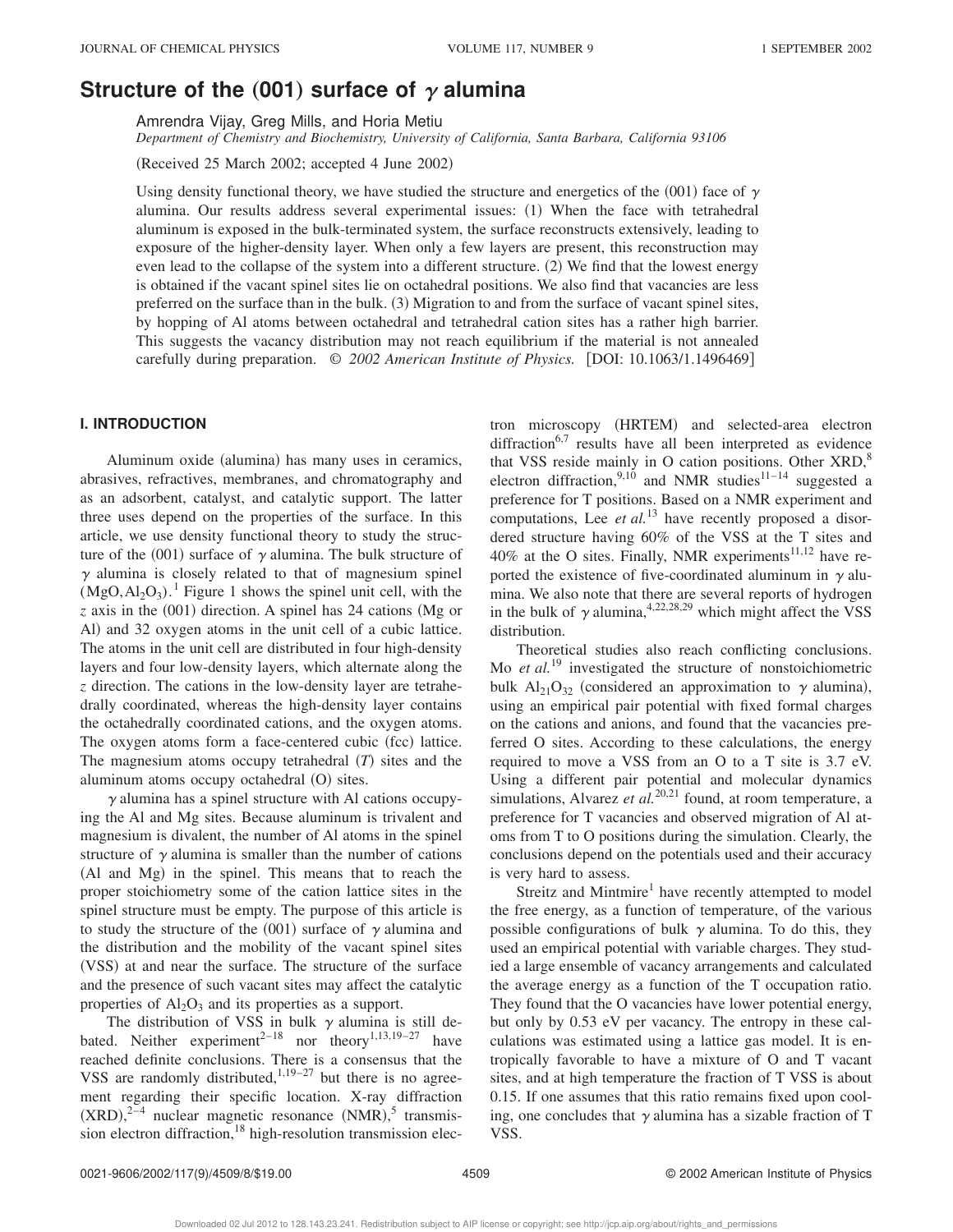

FIG. 1. Schematic representation of a spinel structure with an  $(001)$  surface.

Even less is known about the surface structure of  $\gamma$  alumina, in spite of a number of experimental<sup>17,30–37</sup> and theoretical<sup>24,25,38–41</sup> studies. It is generally believed that the termination of the alumina crystallites occurs along a limited number of low-index crystal planes  $(111)$ ,  $(110)$ , and  $(100)$ . This hypothesis, which is primarily based on the ion density of various planes and on the likelihood of low index faces, is supported by HRTEM data. $42$  An important issue here is the distribution of Al atoms on the surface and their coordination states. Coordinatively unsaturated surface Al atoms are the source of the surface Lewis acidity, which is central to the catalytic activity of the oxide.<sup>17</sup> Prior studies<sup>17,24,25,31–41</sup> have suggested the presence of 3-, 4-, and 5-coordinated Al atoms on the surface, although  $^{27}$ Al NMR studies $^{34,35}$  could observe only 4- and 5-coordinated Al atoms.

Sohlberg *et al.*<sup>24</sup> have recently offered a theoretical justification for the dearth of 3-coordinated Al atoms on the  $(110C)$  surface. They reported a massive spontaneous reconstruction of the surface. It is also logical to expect some of the VSS, imposed by the  $Al_2O_3$  stoichiometry, to be present in the surface layer of  $\gamma$  alumina.

In this article, we use density functional theory to examine the structure of the (001) face of  $\gamma$  alumina. We look at two kinds of  $(001)$  faces, one terminated with the highdensity plane, and another terminated with the low-density plane. We have also examined an extremely thin  $Al_2O_3$  layer and found that it has a completely different structure than the spinel.

We find that the high-density surface relaxes but does not reconstruct significantly. On the other hand, in the lowdensity case, a massive reconstruction takes place, which eventually creates a dense surface layer.

We found the following rules for the distribution of the VSS near and at the surface:  $(1)$  When a high-density surface is exposed, the VSS prefers to be in the subsurface layers, not in the outermost one;  $(2)$  VSS prefer O sites over T sites by  $2-3$  eV; (3) VSSs have a short-range repulsion that causes them to prefer a fairly uniform distribution within  $\gamma$  alumina.

We have also calculated the activation energy for moving a VSS between a O site and a T site, and we found it to be rather high. This means that the VSS is mobile only at very high temperature. The distribution in the oxide at lower temperature is likely to depend on the manner in which the material was cooled during preparation. Rapid cooling will freeze in the VSS distribution created during synthesis.

# **II. METHOD OF COMPUTATION**

Our DFT calculations use a plane wave basis set and ultrasoft pseudopotentials as implemented in the VASP program written by Kresse, Fürthmuller, and Hafner. $43-46$  These pseudopotentials were generated according to the scheme outline by Rappe *et al.*<sup>47</sup> We used the generalized gradient approximation of Perdew and Wang.<sup>48</sup> The energy minimization was carried out using the RMM-DIIS technique<sup>49</sup> and the Pulay quasi-Newton scheme.<sup>50</sup> A 396 eV cutoff was chosen for storage of the Kohn–Sham eigenstates, while a grid of  $80\times80\times180$  points was used for storage of the charge density. Tests were made to check the convergence with respect to the cutoff and the grid. To aid convergence, a finite temperature approach was adopted where the Fermi function was expanded in a set of orthonormal Gaussian functions according to the method of Methfessel and Paxton.<sup>51</sup> Because the unit cell is very large, the Brillouin zone was sampled using two points in the irreducible wedge.

### **III. RESULTS AND DISCUSSION**

#### A. Simulation cell optimization for bulk  $\gamma$ -alumina

Some care must be taken when optimizing the cell volume for  $\gamma$  alumina. The spinel has eight VSS per three unit cells. If the vacant sites are randomly distributed the bulk structure will be cubic, on a large scale. However, in any single calculation, some particular arrangement of VSS in the unit cell must be selected, which breaks the cubic symmetry; so the optimized lattice vectors will not be orthogonal.

Therefore, we have calculated the cell volume indirectly. We carried out two independent calculations of a single spinel cell with two and three cation VSS, respectively. As expected, neither cell was exactly cubic, and they had different volumes. We took the weighted average of the two volumes to reflect the fact that  $\gamma$  alumina has, on average, 2 2/3 VSS per unit cell, and this number will determine the long-range lattice constant. Since the material is cubic at long range, the lattice vectors are orthogonal and equal in length; therefore the lattice constant is the cube root of the weighted-average volume. We obtained a lattice constant of 7.97 Å; the experimental value is  $7.90 \text{ Å}^6$ . This length was held fixed in all subsequent surface calculations.

# **B. Exposed** (001) faces and VSS distribution in  $\gamma$ **alumina**

We start with a spinel structure with cation vacancies on either O or T sites, and either the high or low-density faces of the  $(001)$  surface exposed. Most calculations involved simulating a system with a single surface by fixing the atoms in the two lowest layers in their bulk positions. In the other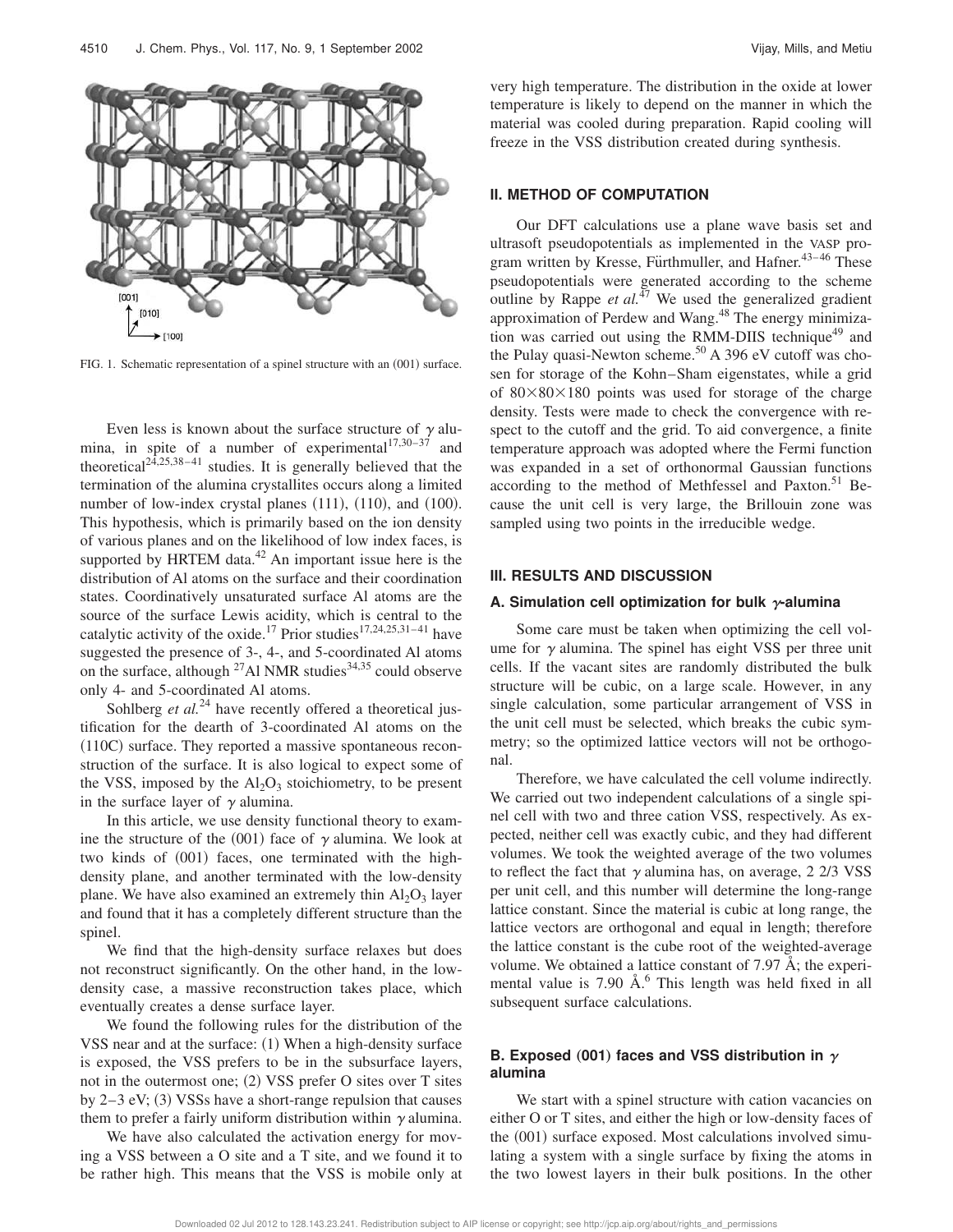

FIG. 2. Schematic representation of 3/4 of a spinel unit cell of the  $\gamma$ -alumina structure with a high-density  $(001)$  face exposed. Periodicity along the *x* and *y* axes is evident. The locations of octahedral (O) and tetrahedral (T) cation sites are explicitly shown. (b) Lowest-energy optimized structure obtained for six layers of  $\gamma$  alumina, having vacant spinel sites at positions O6 and O8.

calculations, we simulated a system with two free surfaces, so no atoms were held fixed. The latter calculations are discussed in detail below.

We use three model systems:  $(1)$  3/4 of a spinel unit cell  $(six layers)$ ,  $(2)$  one spinel unit cell (eight layers), and  $(3)$  3/2 of a spinel unit cell (twelve layers). System  $(1)$  contains 24 oxygen atoms and 18 cation sites, and so two must be vacant to match the  $Al_2O_3$  stoichiometry. System (2) has 32 oxygen atoms and we cannot match the stoichiometry precisely, so we use either 21 or 22 Al atoms (three or two VSS). System (3) has 48 oxygen atoms and four VSS.

Figure 2(a), shows six layers of a  $\gamma$ -alumina slab with a high-density (001) plane uppermost. All 18 cation sites are shown in Fig.  $2(a)$ .

With the low-density face exposed, the surface relaxes substantially, and the six-layer system may artificially confine this relaxation. We have found that the twelve-layer calculations allow this relaxation to propagate into the bulk as far as necessary. With the high-density layer exposed, little relaxation occurs and therefore for most calculations we used

TABLE I. Relative energies for various vacant spinel site (VSS) arrangements in  $\gamma$ -alumina (3/4 of a spinel unit cell, two VSS). The lowest energy configuration is used as the zero of energy. The numbering scheme in the left column refers to the cation site labeling in Fig. 1. Configurations with both VSS in the movable layers are shown.

| Vacant sites | Energy $(eV)$ |
|--------------|---------------|
| (06,08)      | 0.00          |
| (06, 012)    | 0.53          |
| (06, 011)    | 1.07          |
| (T5, T6)     | 2.47          |
| (T4,T5)      | 3.21          |
| (T3, 012)    | 3.55          |
| (T3,T4)      | 4.01          |

the six-layer system, using the eight- and twelve-layer systems for comparison.

#### **1. Exposed high-density face**

Because one of the issues in the previous literature is the preference, if any, for O vs T cation sites to be vacant, and because the present simulations involve two vacancies, we have performed three sets of calculations, spanning the three options available to us: both vacancies O, both T, or one O and one T. Within each of these, we have tried various detailed vacancy arrangements.

Figure  $2(a)$  shows how we label the 18 cationic sites to describe which cation sites are vacant in the six-layer calculations. The individual systems are as follows. Both vacancies O: vacant sites are  $(O2, O6)$ ,  $(O2, O8)$ ,  $(O2, O12)$ ,  $(06,08)$ ,  $(06,011)$ , and  $(06,012)$ . Both vacancies T: vacant sites are  $(T3,T4)$ ,  $(T4,T5)$ , and  $(T5,T6)$ . One O and one T vacancy: vacant sites are  $(O2, T5)$  and  $(O12, T3)$ . The optimized  $(06,08)$  structure is shown in Fig. 2(b).

The relative energies of the resulting optimized geometries are sorted into two groups, and listed in Tables I and II. Table I shows the energies of those configurations with no VSS in the third (frozen) layer, and Table II the energies of those configurations where one VSS is in the third layer, at  $(O2)$  in particular. The energy zeroes of the two tables are set to the optimal configuration in each group.

Since the Al atom at O2, if it is present, is held fixed, and so are all the atoms in that layer, only the atoms above are able to relax in response to the presence or absence of an Al atom at O2. This limited relaxation means that the systems with a VSS at O2 cannot reliably be compared to those without. However, the various calculations in the O2 set can safely be compared among themselves, as they indicate where the other VSS prefers to be.

TABLE II. Same as Table I, but where one of the VSS O2 is in the fixed layer. The energy zero is set to that of the lowest-energy configuration in this class.

| Vacant sites | Energy $(eV)$ |
|--------------|---------------|
| (O2, O8)     | 0.00          |
| (02,06)      | 1.84          |
| (02, 012)    | 2.85          |
| (O2, T5)     | 3.28          |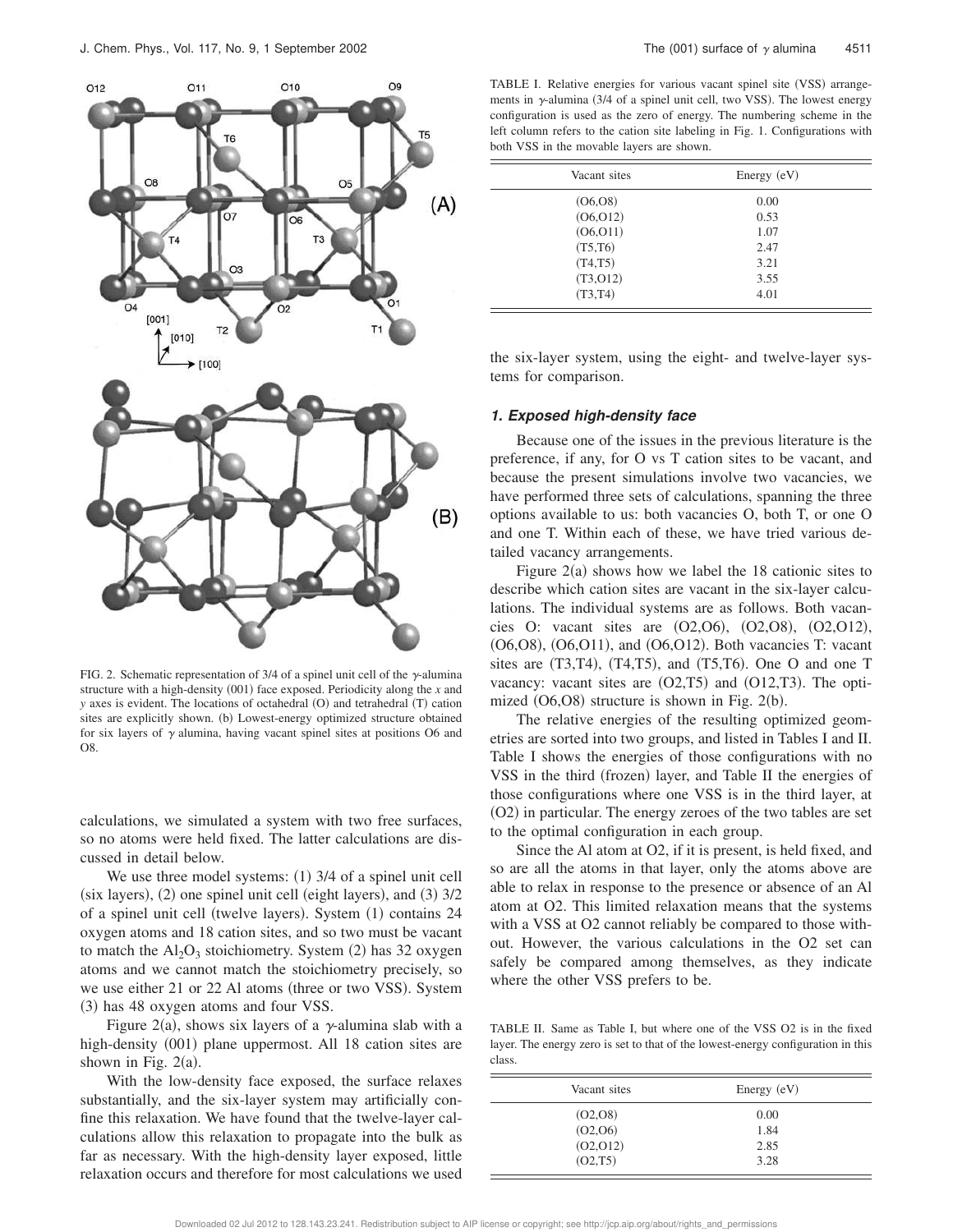We now examine the dependence of energy on the VSS positions. This will answer several obvious questions:  $(1)$ Are octahedral or tetrahedral sites favored?  $(2)$  Do the VSS prefer to sit in the surface layer or deeper in the slab?  $(3)$  Do the VSS interact, is the interaction attractive or repulsive, and what is its length scale?  $(4)$  Do the VSS prefer to be in the same atomic layer or in different layers?

The energies in Table I show that the  $(0,0)$  pairs have lower energy than the  $(O,T)$  and  $(T,T)$  pairs. For both  $(O,T)$ and  $(T,T)$  pairs, the energy is greater than the corresponding  $(0,0)$  pairs by 2.5–4.0 eV. The  $(T,T)$  arrangements also lie  $2.5-4.0$  eV above the  $(O,O)$  pairs, which is less than twice the amount of moving one octahedral VSS to a T site.

The above energies are in some cases a mixture of various effects; the  $(O,T)$  pair  $(O12,T3)$  has one VSS on the surface, and thus any surface-bulk preference would be included in its energy. Comparing this with  $(06,012)$ , which also has one surface VSS, gives an energy difference of 3.0 eV to move a VSS from O6 to T3 while the other remains at O12; thus the surface-bulk preference (question  $2$  above) is disentangled from the octahedral–tetrahedral preference  $question$  1).

Let us now consider the structures with  $(O,O)$  VSS configurations:  $(06,08)$ ,  $(06,012)$ , and  $(06,011)$ .  $(06,012)$  and  $(06,011)$  have a VSS in the topmost layer. When we move the VSS from the bulk region,  $\overline{O8}$ , to the surface layer  $\overline{O11}$ and  $(O12)$ , we find that the energy increases by  $0.5-1.0$  eV (see Table I).

We also find that it is unfavorable to have the VSS close together. More specifically, we can define the two VSSs in our calculation to be ''neighboring'' if at least one oxygen is missing two Al neighbors. In Table I,  $(06,011)$  has neighboring VSS in this sense. This arrangement is otherwise identical to  $(06,012)$ , which does not have neighboring VSS. The neighboring VSS increases the energy by 0.5 eV between  $(06,011)$  and  $(06,012)$ .

We now turn to the calculations which had one VSS (at  $O2$ ) in the frozen layer (see Table II).

Concerning question  $(1)$  about O or T sites being preferred by VSS, we note that  $(O2, T5)$  differs from  $(O2, O8)$  by moving a VSS from O8 to T5, and the energy increases by 3.3 eV. In addition, in comparing these two cases, no VSS lies on the surface, and so we have further proof that the surface-bulk effect is not confusing the octahedral– tetrahedral issue.

The preference of the VSS for the bulk is also confirmed when one VSS is at O2. Comparing VSS arrangements  $(O2,O8)$  and  $(O2,O12)$ , the energy increases by 2.9 eV when a VSS is moved to the surface. This is substantially larger than the difference between  $(06,08)$  and  $(06,012)$  mentioned above, 0.5 eV. In both cases, the energy increased upon moving a VSS from the bulk to the surface, but by amounts that differ by 2.5 eV.

The results with a VSS at O2 therefore confirm the repulsion of the VSS from the surface, and also shed light on the physical difference between the two pairs of calculations, which is that the  $(06,08)$  option has the VSS in the same layer. The VSS at O6 and O8 do not share any oxygen atoms, so they are not neighboring in the sense defined above, but

TABLE III. Same as Table I, but for a full spinel unit cell, with 2 or 3 VSS. The VSS are on octahedral sites in the high-density layers indicated, counting layers down from the surface; there are four such layers. The VSS are placed so as not to share any oxygen atom. Only systems having the same number of atoms can be compared; the zeroes of energy are set to the optimal arrangements within each group.

| Layers with a VSS | Energy $(eV)$ |
|-------------------|---------------|
| 2,3               | 0.00          |
| 1,3               | 3.19          |
| 2,3,4             | 0.00          |
| 1,3,4             | 1.71          |

putting both VSS in one layer makes a very uneven distribution of metal-rich and oxygen-rich regions in the  $\gamma$ -alumina system.

If the effect of having one VSS in the frozen layer is not too large, this would indicate that there is a substantial energy penalty for having an uneven VSS distribution. The absolute energies of  $(O2,O12)$  and  $(O6,O12)$  (which do not appear in Tables I and II because they have different energy zeroes) differ by only 0.14 eV. Their VSS arrangements differ in moving a VSS from O2 to O6, i.e., from the frozen layer to a movable bulk layer. Since neither arrangement has neighboring VSS and both have one surface VSS, this appears to show that the energy gain due to relaxation of the atoms around the VSS is rather modest compared to the energies having a true physical origin in the VSS interactions in  $\gamma$  alumina.

We now consider the eight- and twelve-layer calculations. We have done relatively few calculations, to test the conclusions from the array of six-layer calculations.

In the eight-layer calculations, we have studied four systems (see Table III). These systems have two or three VSS; all VSSs occur on octahedral sites and are as evenly spaced as possible. No two lie in the same layer, and no two share an oxygen.

These systems allow us to compare a VSS in the bulk to one on the surface. As in the six-layer systems, energy is required to move a VSS from bulk to surface. With no VSS in the lowest layer, the energy cost of a surface VSS is 3.19 eV; with a VSS in the lowest layer, the energy cost is 1.71 eV.

The difference between these two energies, about 1.5 eV, gives a measure of VSS interaction. Having a VSS in the fourth high-density layer, even though it is not a neighbor of the third-layer VSS, destabilizes the pair of VSS in the second and third layers, so that moving the second-layer VSS up to the surface does not incur as large an energy penalty as if no VSS had been in the fourth layer. This is evidence that the VSS repel each other even if they are not so close as to share an oxygen, and therefore tend to be as evenly spaced as possible.

Table IV shows the energies of three twelve-layer systems. In these systems, we do not hold the lowest two layers fixed, since the intent here is to simulate a thin film of  $\gamma$ alumina. This idea will be discussed, but we can also comment on the VSS interactions since the reconstruction of the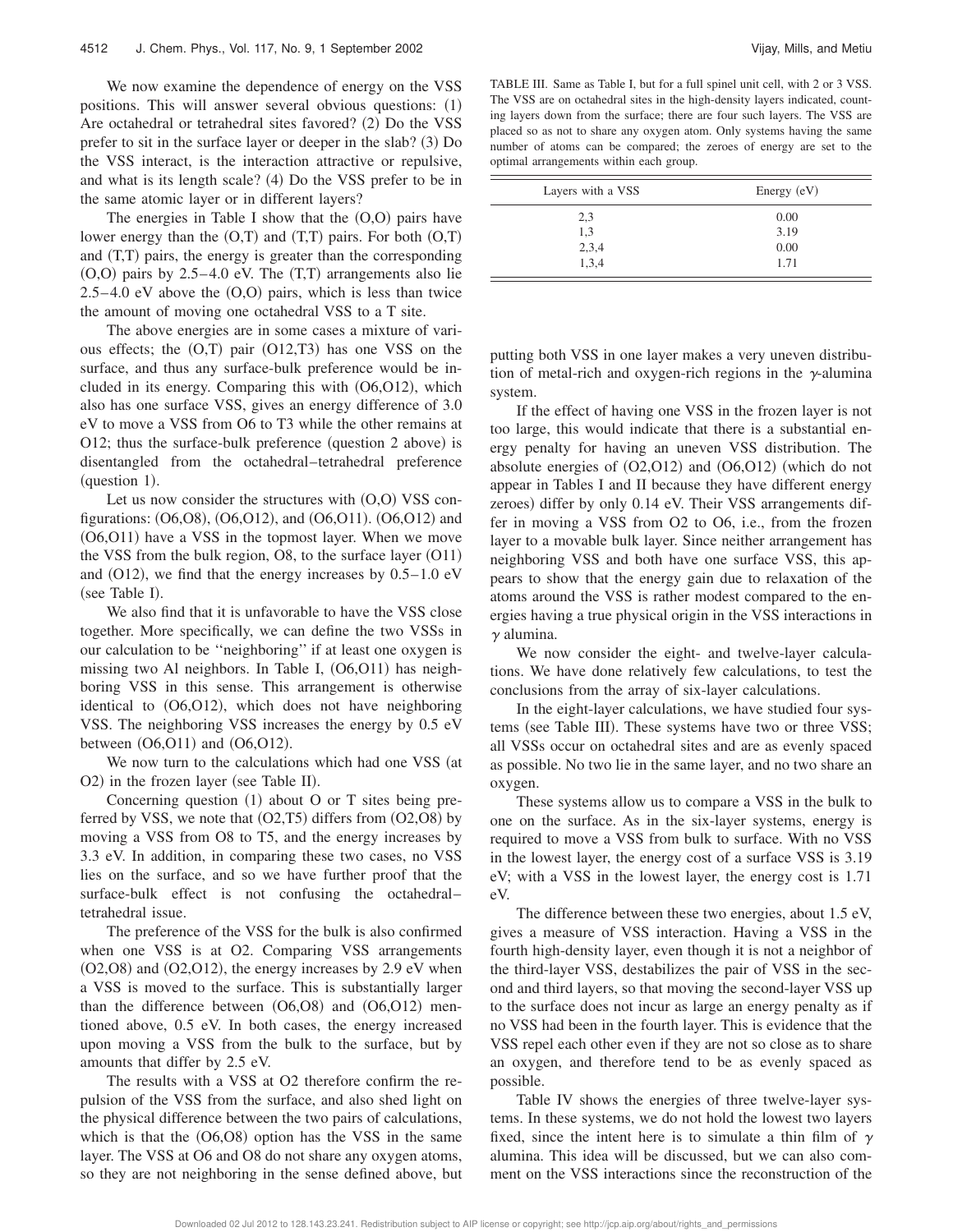TABLE IV. Same as Table III, but for 3/2 spinel unit cell, with 4 VSS. The zero of energy is set to the optimal arrangement. Here there are six highdensity layers. The VSS in layers 4 and 5 are the same in all calculations.

| Layers with a VSS | Energy $(eV)$ |
|-------------------|---------------|
| 2,3,4,5           | 0.00          |
| 1,3,4,5           | 2.59          |
| 1,2,4,5           | 4.86          |

lowest region (i.e., that having the low-density face exposed) does not propagate far into the bulk.

The systems studied correspond to moving two VSS around in the upper three high-density layers. As before, the energy is lowest when no VSS occupies the surface. The next lowest energy, 2.6 eV, involves moving the second-layer VSS up to the surface. This value is typical of the surfacebulk energy differences found in other cases. Moving the third-layer VSS up to the second layer involves a further energy cost of 2.3 eV. Since the closeness of the VSS pairs does not change, this extra energy to move a second VSS close to the surface indicates that the surface VSS repels other nearby VSS more strongly than does a bulk VSS.

To summarize, we have found the following trends.  $(1)$ The VSS prefers to occupy octahedral sites over tetrahedral: starting with two O VSS, it costs 2.5–4.0 eV to move one of them to a T site, but no noticeable further penalty to move the other to a T site as well. This nonlinearity indicates substantial interaction among the VSS.  $(2)$  Moving an octahedral VSS from bulk to surface costs about 2.5–3.0 eV. Apparently, this happens because the greater number of atoms around the bulk VSS can relax to achieve a lower energy than is available when the VSS lies on the surface.  $(3)$  An even distribution of VSS is preferred to an uneven distribution. Of course this really means an uneven distribution of metal-poor oxygens, but the excess energy of an uneven distribution appears as a repulsion between VSS. There are many types of unevenness; considering the possible distributions of two VSS among 18 cation sites gives energies in the range 0.5–2.5 eV. An ''uneven'' distribution in this context might mean that two VSSs share an oxygen atom, but studies in the larger systems reveal that this repulsion is long ranged: VSS separated by  $4 \text{ Å}$  (half a spinel unit cell) interact (i.e., determine each others' preferred sites) with energies of 1.5– 2.5 eV. Since the average VSS density in  $\gamma$  alumina is 2 2/3 per spinel unit cell, interactions among VSSs would be strong and could easily affect the surface chemistry of  $\gamma$ alumina.

How safe are these conclusions? It depends how one estimates the error. In many calculations $52-54$  where the error could be determined by comparison with the experiment, it has been found that the error of DFT, when computing energy differences, is of the order of 0.2 eV. If the error made is systematic and increases with the number of atoms or bonds in the system, we should be cautious, since this system has a very large number of atoms in the unit cell. However, taking into account the existing experience with DFT calculations, we believe that these conclusions are reasonable.



FIG. 3. Schematic representation of a 3/2 spinel unit cell (12 layers) of  $\gamma$ alumina with a low-density face uppermost.

### **2. Exposed low-density face**

Figure 3 schematically shows a low-density layer exposed on the surface, for 3/2 of a spinel unit cell. The bulkterminated low-density surface exposes tetrahedral aluminum atoms, which lack two out of four neighbors. We have considered several possible arrangements for the VSS; however we limit them to octahedral sites and no two VSSs are placed close together.

We first consider a six layer system (top half of Fig. 3) with three different distributions of two VSS: high-density layers  $(1,2)$ ,  $(1,3)$ , and  $(2,3)$ . We keep the bottom pair of layers frozen to their nominal bulk positions and allow the rest of the system to relax. The optimized structures of  $\gamma$ alumina, for the  $(1,2)$  and  $(2,3)$  choices of VSS, respectively, are shown in Fig. 4. Here, we take a different view angle, along the  $(110)$  direction, to better show the reconstruction.

In both cases, there is substantial reconstruction, involving the uppermost  $T$  atoms (compare to Fig. 3) falling into nonspinel sites in the bulk, along with other atoms moving to new sites. In Fig.  $4(a)$ , the spinel framework remains largely intact. In Fig.  $4(b)$ , however, there is clearly a massive reconstruction involving the formation of an entirely regular structure, with no vacant sites, and with a different symmetry. This structure has channels running along the  $(110)$  direction, formed by a reordering of the oxygen and aluminum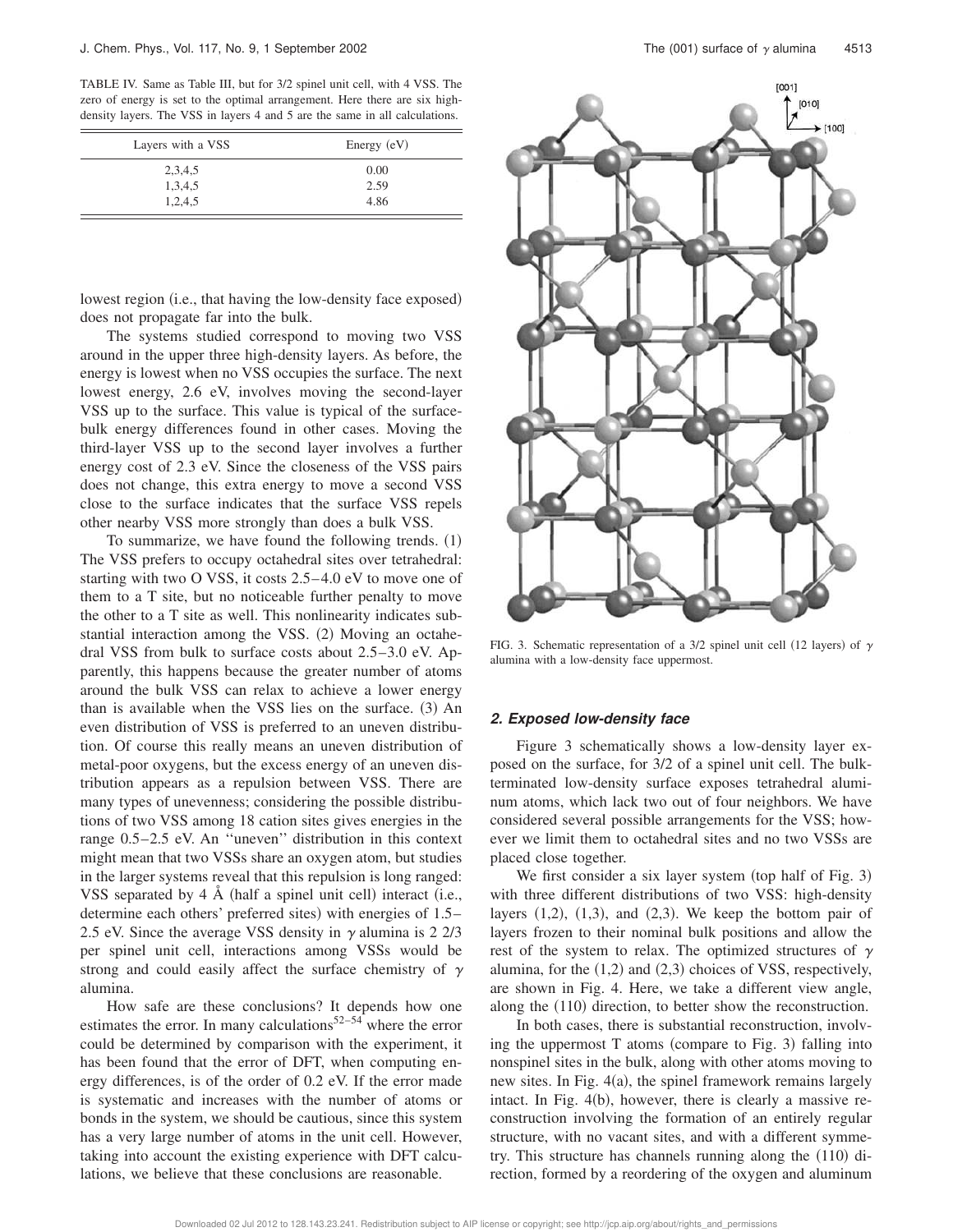

FIG. 4. Optimized six-layer structures of  $\gamma$  alumina when a low-density layer is exposed, with two choices of the VSS distribution. The view is along the (110) direction. Structure (b) has undergone a massive reconstruction, and is lower in energy than  $(a)$  by 4 eV.

atoms that originated in the middle high-density layer. This structure is of lower energy, by  $4-5$  eV, than the ones in which the spinel framework remains intact.

To test the validity of the surface reconstruction discussed above, we carried out three further sets calculations.

In the first set, we have allowed all layers in the six layer system to relax. In so doing, we no longer intend to simulate the uppermost layers of a bulk structure, but rather a thin film of  $\gamma$  alumina, such as may be relevant in catalytic systems. In these thin films, the overall structural features remain the same as those of the analogous surface calculations, albeit with some minor change in various atomic positions.

In the second set, we take the optimized structure that underwent a massive reconstruction [Fig.  $4(b)$ ] and augment it with another six spinel-like layers with three different choices of VSS distributions in the lower six layers. We then carry out energy minimizations, holding only the lowest two layers fixed, to see how far into the bulk the massive reconstruction may propagate. We call this a  $(6+6)$  arrangement.

Third, we take three twelve layer systems, with the same VSS distributions as in the  $(6+6)$  arrangements, but with all atoms beginning at their nominal spinel positions, and optimize the structure with the lowest two layers fixed. We call this a  $(12)$  arrangement. In additional calculations, we allow all layers to relax, simulating thereby a twelve layer thin film of  $\gamma$ -alumina.

In Fig. 5, we show the lowest energy optimized structure found among the  $(6+6)$  arrangements and the  $(12)$  arrangements, respectively. We can make several interesting observations.

In Fig.  $5(a)$ , the upper and lower set of six layers apparently behave independently, with the Al atoms in the low-



FIG. 5. (a) Optimized structure for a  $(6+6)$  arrangement, with the lowdensity layer exposed. (b) (12) arrangement whose VSS distribution corresponds to that in  $(a)$ . Arrangement  $(a)$  is 10 eV lower in energy than  $(b)$ .

density layer between them migrating downward, leaving the two sectors only weakly connected. In the case illustrated, the upper sector remains in its reconstructed form as in Fig.  $4(b)$  (the reconstruction does not reverse upon adding six spinel layers below it), and the lower six layers undergo the same reconstruction as did the upper six, but with the channels oriented perpendicular to those in the upper sector. We have chosen an  $(010)$  view angle to emphasize that the two sectors are equivalent.

The reconstruction that occurs in the lower half of the  $(6+6)$  system does not mean that the original reconstruction has propagated downward, however. In the other VSS distributions we tried, no such reconstruction occurred, and so we rather consider the lower half to be largely independent of the upper half. This may be because the reconstruction in the upper half left it with few missing bonds below it, leaving little interaction between the two sectors. The case illustrated happens to be one in which the lower sector, independently of the upper, also preferred to reconstruct similarly, and is not an example of downward propagation of the original reconstruction.

On the other hand, when we optimize the twelve layer spinels with the same VSS distributions as the three  $(6+6)$ arrangements, none of the resulting structures resemble those obtained with the  $(6+6)$  assembly method. Figure 5(b) shows the lowest energy of the  $(12)$  arrangements, which also has the same initial VSS distribution as that of Fig.  $5(a)$ . In Fig.  $5(b)$ , however, all twelve layers remain much closer to the original spinel structure: although there is a great deal of distortion and cation migration, there is no concerted and symmetric rearrangement as in Fig.  $5(a)$ . The energy of each  $(6+6)$  arrangement is lower than its corresponding  $(12)$  arrangement, by 4.5–18 eV.

On comparing the  $(12)$  arrangement systems (with their lowest layers frozen) with the corresponding thin films (all layers movable), we find that letting the bottom pair also relax does not change the structural features appreciably. The energy decreases, as expected, because the frozen atoms are now able to relax away from their nominal spinel positions.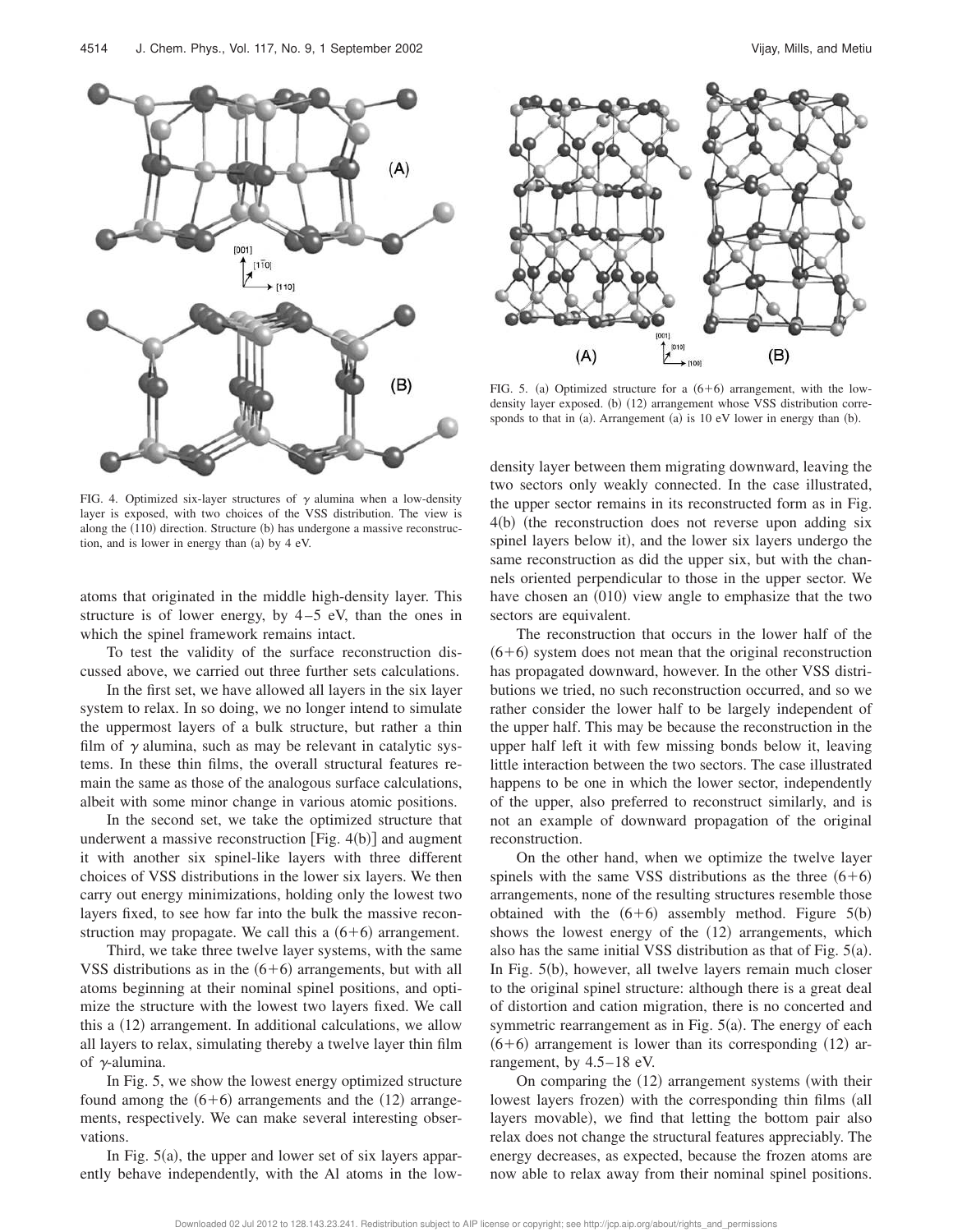



FIG. 7. Energy barrier for VSS migration in  $\gamma$  alumina corresponding to those shown in Fig. 6. The arrow refers to the situation when there is a vacant *T* spinel site near the surface. Left of the arrow is shown the potential energy for the vacant spinel site to move to an O spinel site on the surface, and right of the arrow is the energy for the vacant *T* site to move to an O spinel site in the bulk region.

FIG. 6. (a) Minimum energy path for the hopping of an Al atom from a  $T$ spinel site near the surface to an O spinel site on the surface. The motions of surrounding atoms are not shown explicitly.  $(b)$  Same as  $(a)$ , for an Al atom hopping from a *T* spinel site near the surface to an O spinel site in the bulk region.

We find that this relaxation energy is 2–6 eV. Since the bottom layers have the high-density surface exposed, we do not expect as much relaxation, but some unfavorable VSS distributions apparently allow for a comparatively greater reconstruction, and energy decrease, to occur upon being considered a thin film rather than a bulk.

These observations indicate that the detailed structural features of a  $\gamma$ -alumina surface depend upon the mode of preparation: that is, a thin layer may have a very different structure than a thicker layer, thus affecting the catalytic properties of  $\gamma$  alumina. We note that a massive surface reconstruction has also been found in  $\gamma$  alumina when the  $(110C)$  face is exposed.<sup>24</sup>

# **C. Kinetics of the VSS distribution: VSS migration**

The above observations on the energetics of various configurations of VSS in  $\gamma$  alumina now pose the question of vacancy migration from the surface to the bulk. We have studied the vacancy migration process in a low energy six layer system with a high-density surface exposed.

We have calculated the minimum energy path for this process (which of course is actually the migration of an Al atom in the reverse direction) using the nudged elastic band  $(NEB)$  method.<sup>55</sup> Figure 6 shows the calculated atomic positions for the moving aluminum atom for the two steps in the overall vacancy migration. The other atoms, particularly a few nearby oxygens, also are slightly involved in the minimum energy path, but their motion is omitted for clarity. The energy along the path is shown in Fig. 7.

In the first step [Fig.  $6(a)$ ] we start from  $(T5, O2)$  and go to  $(O12,O2)$ . This amounts to the migration of an aluminum atom from an O spinel site on the surface to a nearby vacant T spinel position, thereby creating a VSS on the surface. In the second step [Fig.  $6(b)$ ] we start from the  $(O2, O8)$  arrangement and go to  $(T5, O2)$ . In this case, the vacancy does not lie on the surface and an aluminum atom moves from a T site near the surface to a nearby O site in the bulk region, thus creating a VSS on a T site near the surface. Together these paths describe the migration of a VSS from an O site in the bulk region to an O site on the surface, via a T site in the intervening layer,  $(O12,O2) \rightarrow (T5,O2) \rightarrow (O8,O2)$ .

The energy barriers for VSS migration (see Fig.  $7$ ) are 1 eV to go from surface to bulk and 3 eV in the reverse direction. Since these barriers are so high, the distribution of VSS, as created in the process of the preparation of  $\gamma$  alumina, will be frozen in at room temperature. This finding is consistent with a NMR study of  $\gamma$  alumina by Lee *et al.*<sup>13</sup> in which they found that the NMR peak shape and position remained unchanged on going from 120 to 293 K. Lee *et al.* also concluded that the disorder in the positions of Al in  $\gamma$  alumina, that is the distribution of O and T VSS, becomes fixed already at a high temperature, and no subsequent ordering takes place.